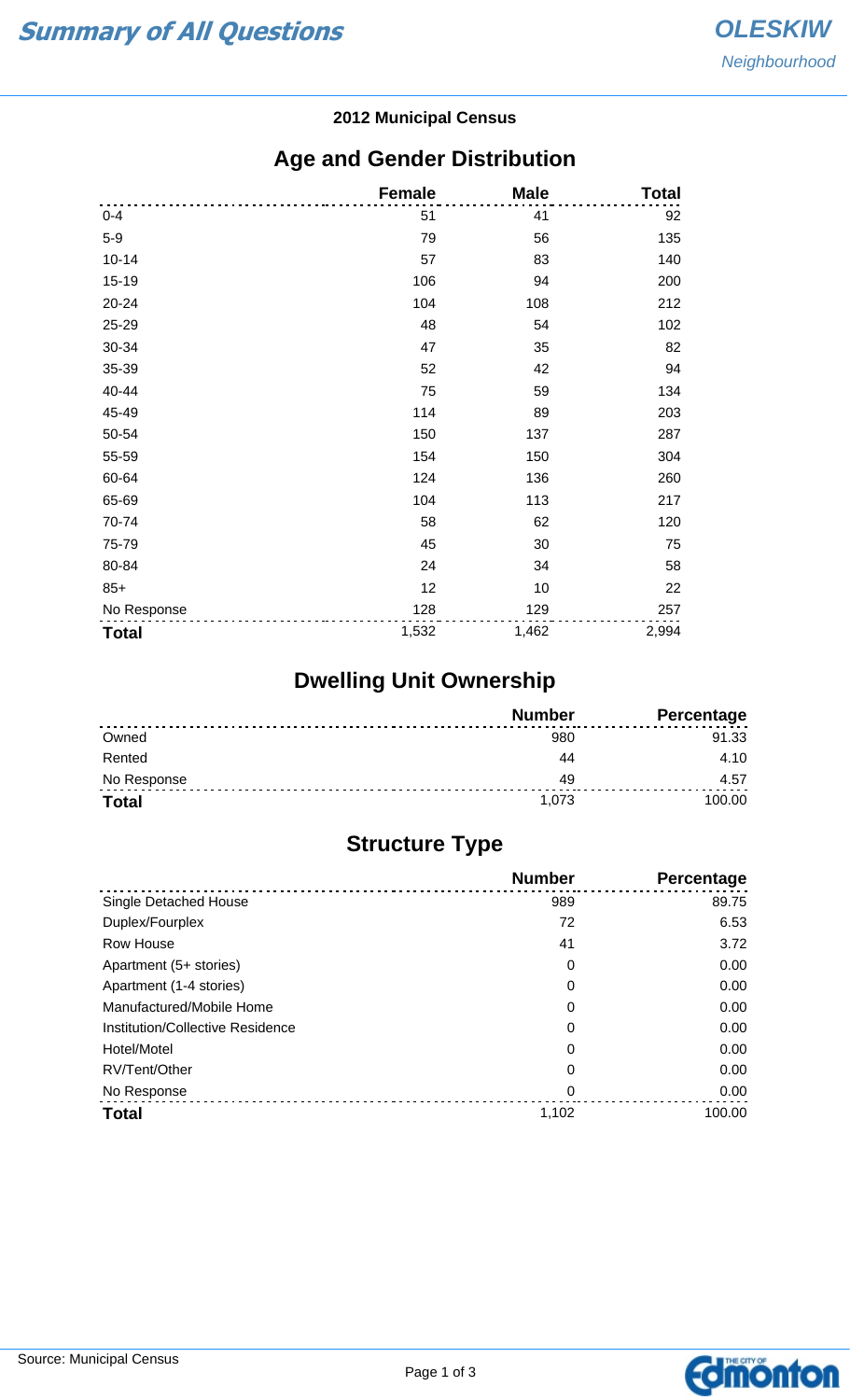## **Dwelling Unit and Property Status**

|                           | <b>Number</b> | <b>Percentage</b> |
|---------------------------|---------------|-------------------|
| Occupied                  | 1,073         | 97.28             |
| Unoccupied                | 21            | 1.90              |
| Vacant Lot                |               | 0.09              |
| <b>Under Construction</b> | 7             | 0.63              |
| No longer in use          |               | 0.09              |
| No Response               | 0             | 0.00              |
| <b>Total</b>              | 1,103         | 100.00            |

#### **Marital Status**

|                      | <b>Number</b> | Percentage |
|----------------------|---------------|------------|
| Married              | 1,652         | 55.18      |
| Common-law           | 58            | 1.94       |
| Separated/ divorced  | 75            | 2.51       |
| <b>Never Married</b> | 997           | 33.30      |
| Widowed              | 86            | 2.87       |
| No Response          | 126           | 4.21       |
| <b>Total</b>         | 2,994         | 100.00     |

## **Employment Status**

|                               | <b>Number</b> | Percentage |
|-------------------------------|---------------|------------|
| Preschool                     | 101           | 3.37       |
| Kindergarten - Gr.6           | 191           | 6.38       |
| Gr.7 - Gr.9                   | 100           | 3.34       |
| Gr.10 - Gr.12                 | 123           | 4.11       |
| <b>Post Secondary Student</b> | 276           | 9.22       |
| Homemaker                     | 157           | 5.24       |
| Employed 0-30 hrs             | 242           | 8.08       |
| Employed 30+ hrs              | 1,137         | 37.98      |
| Unemployed                    | 13            | 0.43       |
| Retired                       | 496           | 16.57      |
| Permanently unable to work    | 9             | 0.30       |
| Other                         | 38            | 1.27       |
| No Response                   | 111           | 3.71       |
| <b>Total</b>                  | 2,994         | 100.00     |

# **Term of Residence at this Location**

|                              | <b>Number</b> | Percentage |
|------------------------------|---------------|------------|
| 5 years or more              | 2,070         | 69.14      |
| 3 years to less than 5 years | 386           | 12.89      |
| 1 year to less than 3 years  | 230           | 7.68       |
| Less than 1 year             | 133           | 4.44       |
| Child less than 1 year       | 16            | 0.53       |
| No Response                  | 159           | 5.31       |
| <b>Total</b>                 | 2,994         | 100.00     |